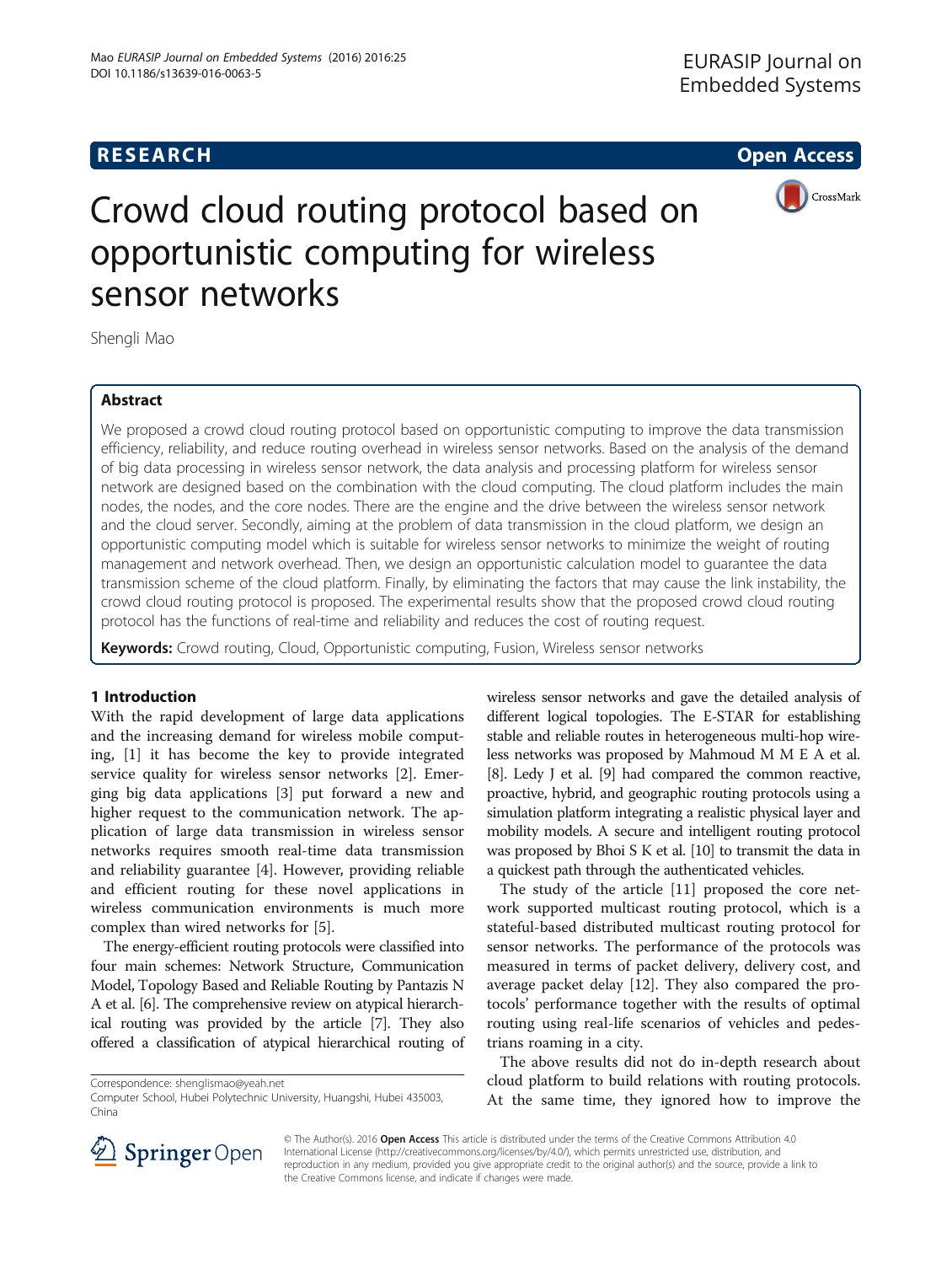computational efficiency of wireless sensor network in the process of data packet transmission. As a result, we proposed the crowd cloud routing protocol based on opportunistic computing for wireless sensor networks.

The rest of the paper is organized as follows: Section 2 describes the wireless sensor network cloud platform. In Section 3, we discussed the opportunistic computing model for wireless sensor networks. The cluster intelligence cloud routing protocol for wireless sensor networks has been shown in Section [4](#page-3-0). Performance analysis of routing protocols is given by Section [5.](#page-3-0) Finally, the conclusions are given in Section [6](#page-5-0).

## 2 Wireless sensor network cloud platform

In recent years, the scale of data in wireless sensor networks has been growing and varied continuously. In order to satisfy the requirements of big data processing, the data analysis and processing platform should be applied to wireless sensor networks.

In the cloud platform, we designed the main nodes, the nodes, and the core nodes. The main node is composed of sensor nodes with strong communication ability. The primary node directly forwards the actual data that should be stored. The master node records all the metadata information and log information. In order to facilitate the reading and writing operation of sensing data in wireless sensor networks, the main node has to obtain the storage path and operation authority of the target sensing data through query and log information.

The slave nodes of cloud platform are almost distributed from nodes in wireless sensor networks. The slave nodes are responsible for storing the data from the sensor nodes. The slave nodes store the perceived data with block. According to the data request from the node and the data type released by the wireless sensor networks, the slave node scheduled the cloud platform. The scheduling includes the distributed sensing and centralized retrieval. Each node periodically sends its own management data to the master node. The data consistency and friendliness of the whole cloud platform system can be guaranteed from the cycle of the node and the main node.

The core node of the cloud platform is the engine and the drive between the wireless sensor network and the cloud server. The wireless sensor network can carry out parallel data processing of multisensor nodes through the node. The core node is composed of mapping module and driving module.

The main function of the one mapping module is to assign the data processing task of the master node to the node from the node. In order to ensure the I/ O efficiency of the cloud platform, according to the data of the primary node and the data storage information from the node, the mapping module allocates

the data transfer task to the core node of the communication ability. In order to avoid the cross cloud platform node transmission of wireless sensing data, the routing management of data forwarding is completed by the drive module.

Two drive modules are responsible for the specific implementation of data forwarding routing management. The driving module and all the sensor nodes of the cloud platform are to establish a drive relationship. Sensor nodes send data transfer to the drive module periodically. It is easy to control and manage the data management module of all physical nodes and the distribution of the bottom routing of the cloud platform (Fig. [1\)](#page-2-0).

The delay solution method for each node of the cloud platform is shown in formula (1). Delay of all nodes is the work delay of the cloud platform.

$$
\begin{cases}\n\text{t}D_{\text{M}} = N_{\text{M}} \frac{3}{t} \sqrt{t} \\
\text{t}D_{\text{S}} = N_{\text{S}} \frac{2}{t} \sqrt{N_{\text{M}} t_{\text{M}}}} \\
\text{t}D_{\text{C}} = \frac{N_{\text{C}}}{\sum_{i=1}^{N_{\text{M}} + N_{\text{S}}} i \sqrt{t}}\n\end{cases} (1)
$$

Here,  $tD_M$  represents the work delay of the master node. tD<sub>S</sub> represents the work delay from the node. tD<sub>C</sub> represents the work delay of the core node. t represents a physical sensor node in wireless sensor networks for the job delay.  $N_M$  represents the number of main nodes.  $N_{\rm C}$  represents the number of core nodes.  $N_{\rm S}$  represents the number of nodes from the node.

## 3 Opportunistic computing model for wireless sensor networks

Aiming at the problem of data transmission in the cloud platform and lightweight routing management, we design an opportunistic computing model to minimize the network overhead, for wireless sensor networks. Opportunistic calculation can protect the data transmission scheme of the cloud platform to deal with some of the more extreme network. In extreme cases, the opportunistic calculation of the cloud platform and wireless sensor networks can reduce the transmission load and get rid of resource constraints. In order to give a full play to the opportunistic advantage, we need to ensure that the probability of occurrence of extreme cases is less than the overall level of confidence in the cloud platform. We construct a mathematical model for data management and forwarding in wireless sensor networks based on chance computing. The constraint conditions and paradigms of the opportunistic calculation framework can be updated at any time. The mathematical model formula (2) for data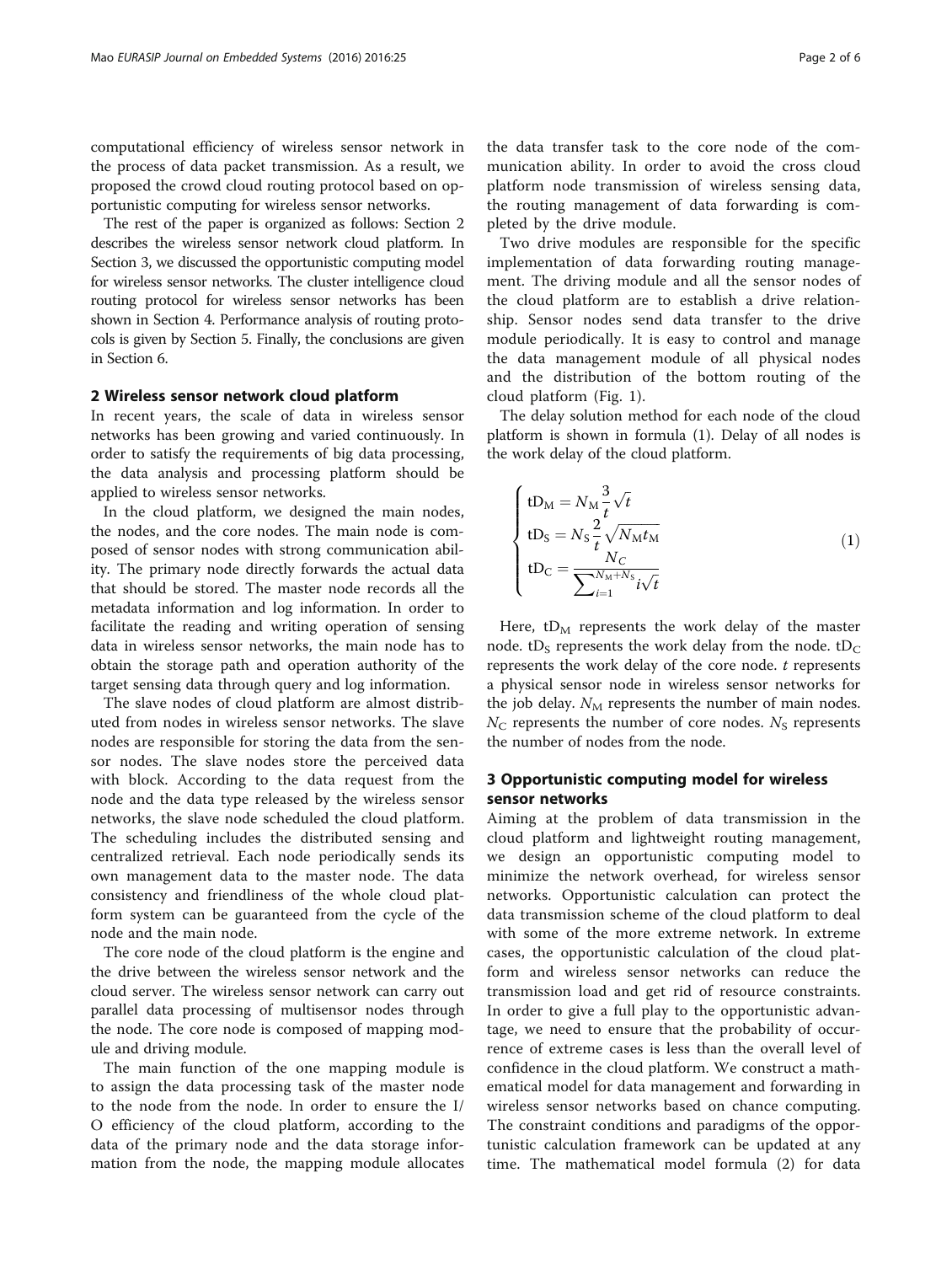<span id="page-2-0"></span>

management and forwarding of wireless sensor networks is based on chance calculation.

$$
\min f(S) = \sum_{i=1}^{N_M} \text{t}D_i C_i + \sum_{j=1}^{N_C} \text{t}D_j C_j + \sum_{k=1}^{N_S} \text{t}D_k C_k
$$
\n*s.t.*  $P_S \{P_R \ge P_{SE}\} > \lambda$  (2)  
\n
$$
P_R \le \sum_{i=1}^{N_S} P_R(i)/N_S
$$
\n
$$
P_{SE} = \sin \theta \sum_{i=1}^{N_M} P_R(i)
$$

Here, C cloud platform node to represent the work overhead.  $P_S$  indicates successful transmission probability of sensing data.  $P_R$  represents the power of the sensor node to receive data.  $P_{SE}$  represents the power of sensor nodes to transmit data. This is the opportunistic calculation factor for cloud platform.

Combining the data forwarding and management requirements of cloud platform, the opportunistic of wireless sensor networks will be calculated to combine the objective function and driven constraints together and form the opportunistic planning function. The main solution steps for this opportunistic calculation model are as follows:

- 1. Enter the data stored in the cloud platform.
- 2. Input the requirements of the node deployment to candidate plan vector.
- 3. Based on the node crossover and failure probability, the initial deployment planning scheme is adopted.

For each working node in the cloud platform, the opportunistic calculation method is used to obtain the resources to satisfy the constraint vector. Based on the optimal node vector and routing scheme, the network overhead and the probability of successful transmission are calculated.

- 4. Calculate the network overhead of all sensor nodes.
- 5. If the results do not satisfy formula (2) constraints on the cloud platform and sensor node, by chance, calculation sections dyed mapping fusion adjust and update. Mapping degrees are provided by the cloud platform. Fusion degree is provided by wireless sensor network.
- 6. The deployment of sensor nodes in wireless sensor networks is optimized and updated by the chance adjustment and random calculation method.
- 7. On the main node and core node of the cloud platform for cross and failure to judge, to get a new deployment scheme node set. Use the opportunistic calculation method to determine whether the set meets the opportunistic to calculate the constraint conditions.
- 8. Repeat steps 5 to 7, to achieve a given maximum allowable number of iterations so far.
- 9. To solve the problem in the process of finding the best sensor node set and cloud platform work node set as the final wireless sensor network data transmission system planning.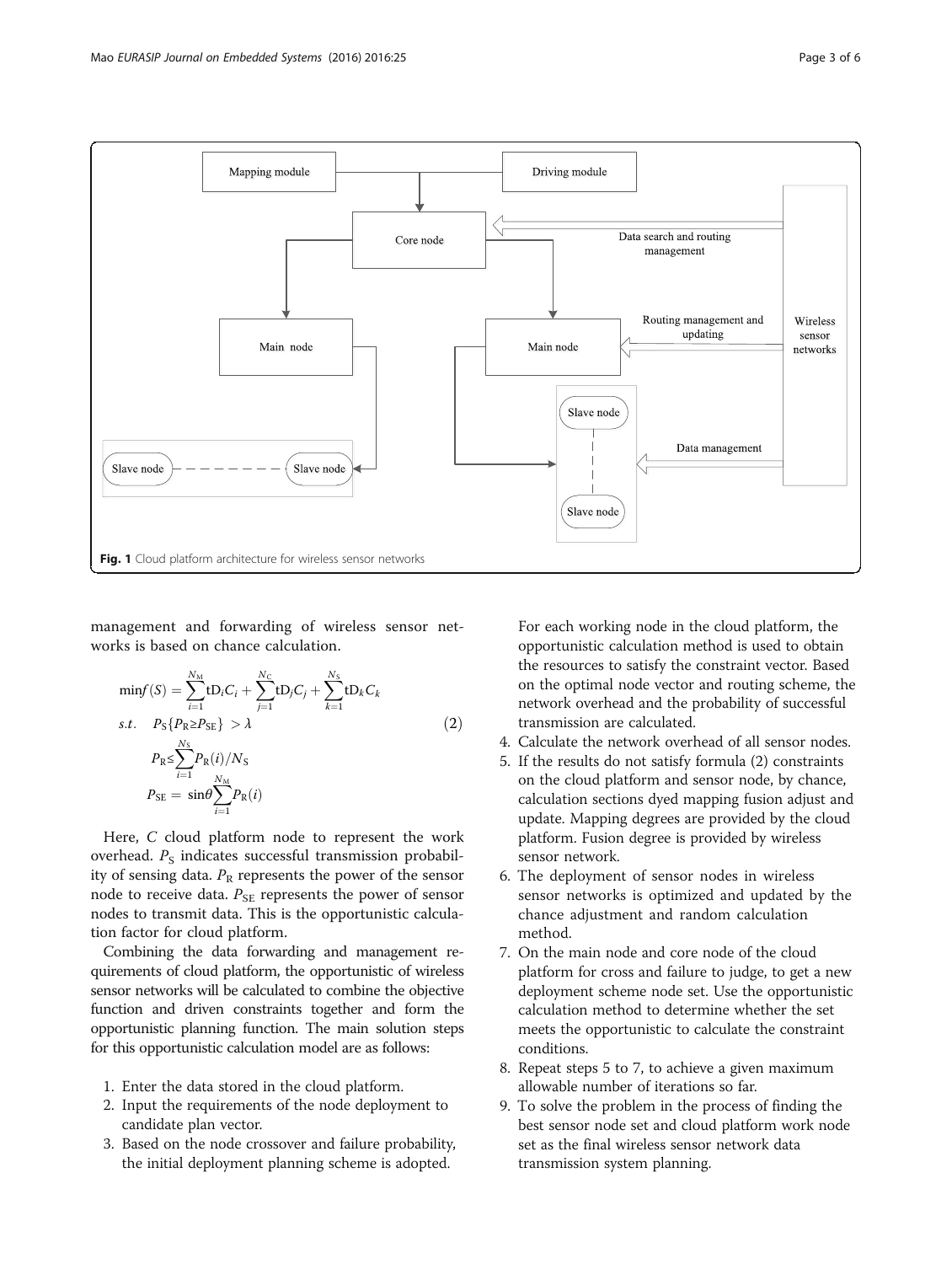<span id="page-3-0"></span>In formula (2) constraint function to add an opportunistic to calculate the driver. Opportunities for linear constrained optimization functions can be expressed as follows:

$$
\begin{cases}\nF = \sum_{i=1}^{N_{\rm M}} \frac{f(T)t_i C_i}{(1-\lambda)^N} + \sum_{j=1}^{N_{\rm C}} \frac{f(T)t_j C_j}{(1-\lambda)^N} + \sum_{k=1}^{N_{\rm S}} \frac{t_k C_k}{\sqrt{(1+\lambda)}} \\
N = N_{\rm M} + N_{\rm S} + N_{\rm C}\n\end{cases} (3)
$$

Here, F represents the opportunistic to add the driver to calculate the function.  $N$  is the cloud platform node scale. Function  $f(T)$  represents the computational complexity evaluation function of wireless sensor networks, as shown in formula (4).

$$
f(T) = \begin{cases} 0, P_{\rm S} > \lambda & (4) \\ \lambda f(S), P_{\rm R} \le \sum_{i=1}^{N_{\rm S}} P_{\rm R}(i) / N_{\rm S} & (4) \end{cases}
$$

## 4 Cluster intelligence cloud routing protocol for wireless sensor networks

In wireless sensor networks, the energy signal strength of the cloud platform node can represent the end-to-end distance between the sensor node and the receiving node. The delay jitter of the node of the cloud platform reflects the quality and stability of the wireless sensor network link. The distance of the end to end can be judged through the signal strength of the sensor node in the opportunistic calculation, but the error of the distance is larger. By detecting the attenuation degree of the crowd signal, the mobile behavior and link quality of sensor nodes are deduced. It is difficult to accurately reflect the relative position of nodes in the wireless transmission hop count information, which is a single cloud platform. When the wireless transmission path is complex and the distance between the adjacent nodes is larger, the elimination of the link instability may lead to the elimination of the link between the crowd signal and the cloud platform.

In wireless sensor networks, the data transfer path which does not conform to the constraint condition is transformed by the cloud platform which is exhausted by the active resource depletion. This transformation can avoid the loss caused by the use of multiple paths. In addition, the wireless sensor network through the sensor node physical layer signal receiving strength and the cloud platform to map the fusion degree of the main node of the rational planning of wireless sensor network cluster intelligence cloud routing.

In wireless sensor network cloud platform, the wireless signal transmission driven model of the core node has two kinds of opportunistic space model and crowd mapping

model. The opportunistic space model is used to detect the non-blocking distance between the sender and the receiver. In wireless communication, the path between the transmitter and the receiver is random. Crowd mapping model is based on the combination of end-to-end wireless path and crowd cloud propagation path. In the fusion crowd cloud routing, the signal power received by the receiving party is as follows:

$$
\begin{cases}\n& \sum_{i=1}^{N} \text{t} \mathbf{D}_{i} P_{R} G_{r} \\
P_{r} = \frac{\sum_{i=1}^{N} \mathbf{D}_{i} P_{R} G_{r}}{h_{t}^{2} h_{r}^{2} \sum_{i=1}^{N} C_{i}} \\
f(T) = P_{R} \leq \sum_{i=1}^{N_{S}} P_{R}(i) / N_{S}\n\end{cases} (5)
$$

The crowd cloud platform receiver antenna gain is  $G_r$ ,  $h_t$ , and  $h_r$  as the transmitter and the pick-up of the crowd antenna height. The crowd mapping model, the attenuation of the signal power along the crowd cloud path distance. Thus, the distance between sender and receiver is as follows:

$$
\begin{cases}\nLG_r \sqrt{\sum_{i=1}^N t D_i P_R} \\
d = \frac{h_t^2 h_r^2}{h_t^2 h_r^2}\n\end{cases}
$$
\n(6)

The parameter values are determined by the wireless sensor nodes and the cloud platform server. Wireless sensor network and wireless mobile nodes in the network interface configuration are exactly the same.

In the process of the request message and the response message of the crowd cloud routing, the cloud platform is effective from the node according to the resource loss and propagation distance opportunistic to calculate the weight of the cloud path W, that is, the cloud platform:

$$
\begin{cases}\n w = \int_{\substack{\text{i=1} \\ \text{m} \neq 1}}^N \frac{\varphi - L}{\varphi} \\
 L = \frac{\sum_{i=N} \text{m} \cdot \mathcal{D}}{\sqrt{Nt}}\n\end{cases} (7)
$$

Here, parameter *i* represents the sensor node.  $\varphi$  represents the transmitting radius of the crowd cloud node signal. In the reliability of  $w$  measurement path and real-time path, we use the value of intellectual property group.

#### 5 Performance analysis of routing protocols

This section analyzes and evaluates the performance of the proposed crowd cloud routing protocol based on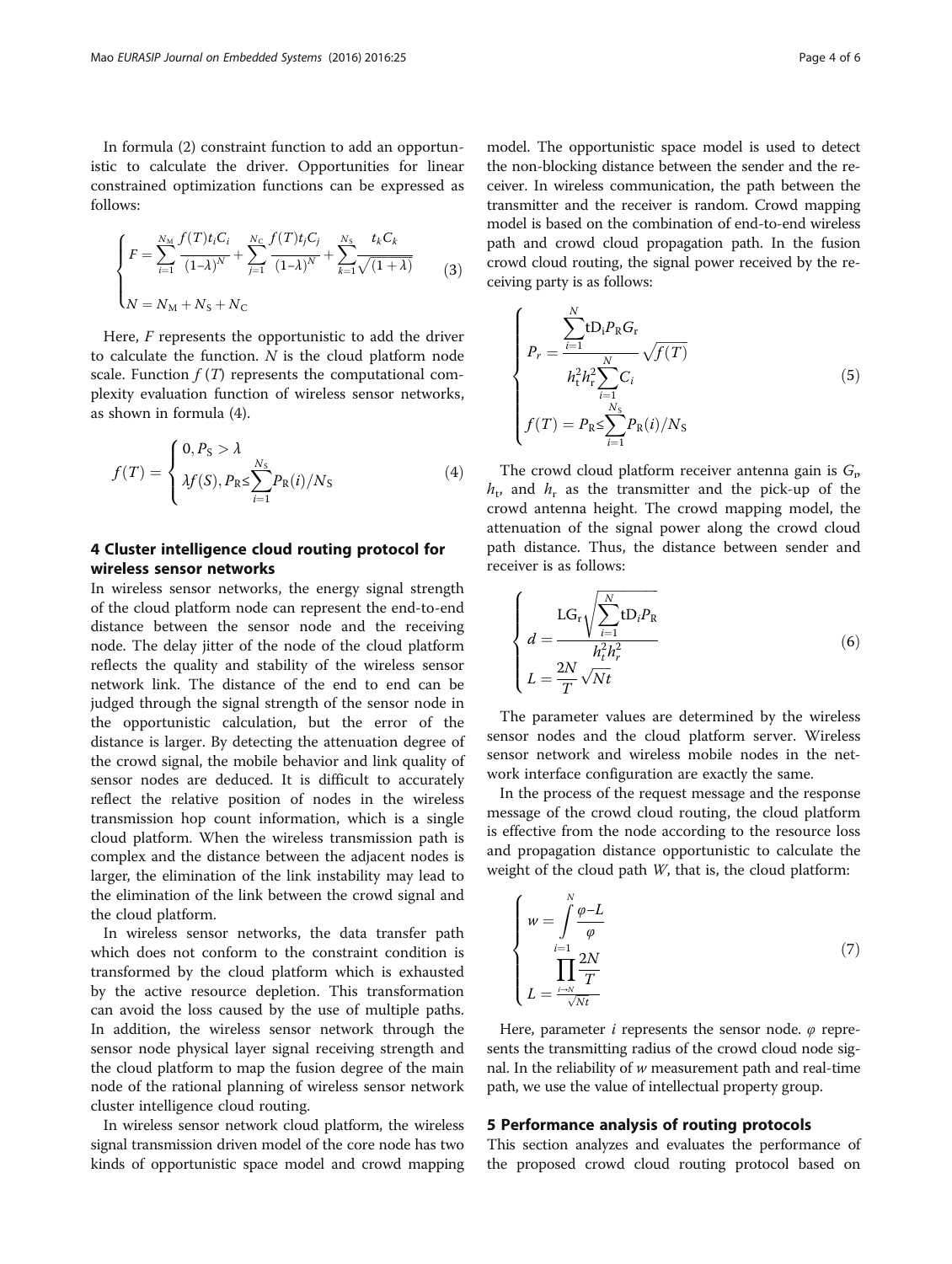

opportunistic computing denoted as CCRPOC and the energy-driven routing protocol denoted as EDRP through simulation method. At first, the paper introduces the configuration of the simulation environment and network parameters, and then formulates the performance evaluation standard. Finally, the performance of the routing protocol is analyzed and evaluated. The experimental network topology is given by Fig. 2.

The performance of the network is studied by comparing with the energy-driven routing protocol. Table 1 records the network parameter setting.

In order to quantitatively evaluate the performance of CCRPOC, this section has developed the following three routing performance evaluation criteria:

1. The end-to-end delay of packet from the source node to the destination node sends the received time interval;

| Value             |
|-------------------|
| 1200s             |
| 200 m             |
| 850 m×850 m       |
| 100               |
| 50                |
| Randomly          |
| 1024 bytes        |
| 5 packet/s        |
| Random moving     |
| 5, 10, 15, 20, 25 |
|                   |

- 2. The packet loss rate: the total number of packets received cannot be correctly divided by the number of packets sent;
- 3. The route request overhead: sending request messages per unit time of crowd cloud routing or forwarding number.

Figures 3, [4,](#page-5-0) and [5](#page-5-0) show the routing performance under the change of the node movement speed. We are thinking of the node's persistent moving scene.

CCRPOC significantly improve the end-to-end delay, as shown in Fig. 3. The reason lies in the cloud platformaware routing mechanism to improve the robustness of the path, while extending the path life. In addition, CCRPOC can better control the mapping and integration